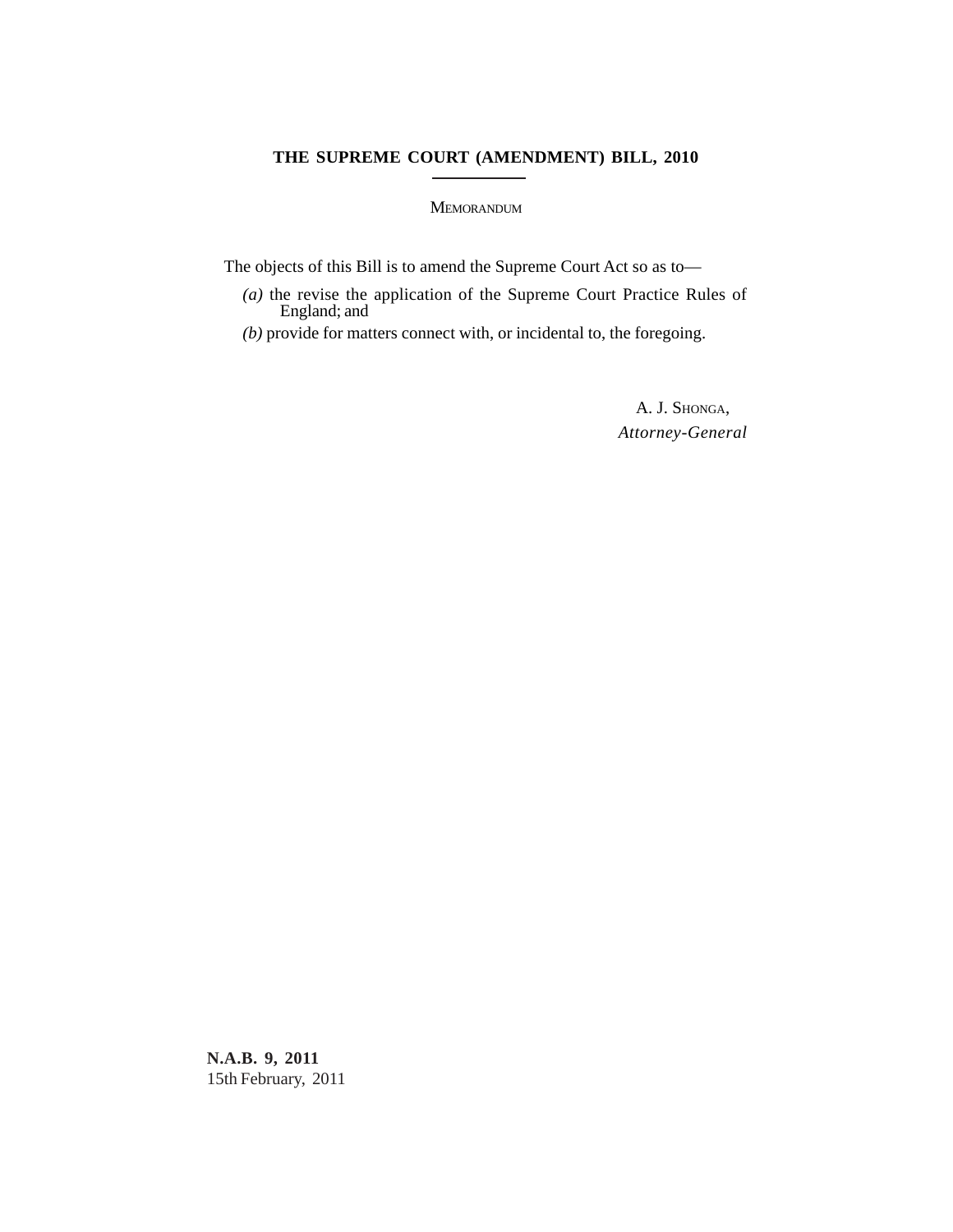**N.A.B. 9, 2011**